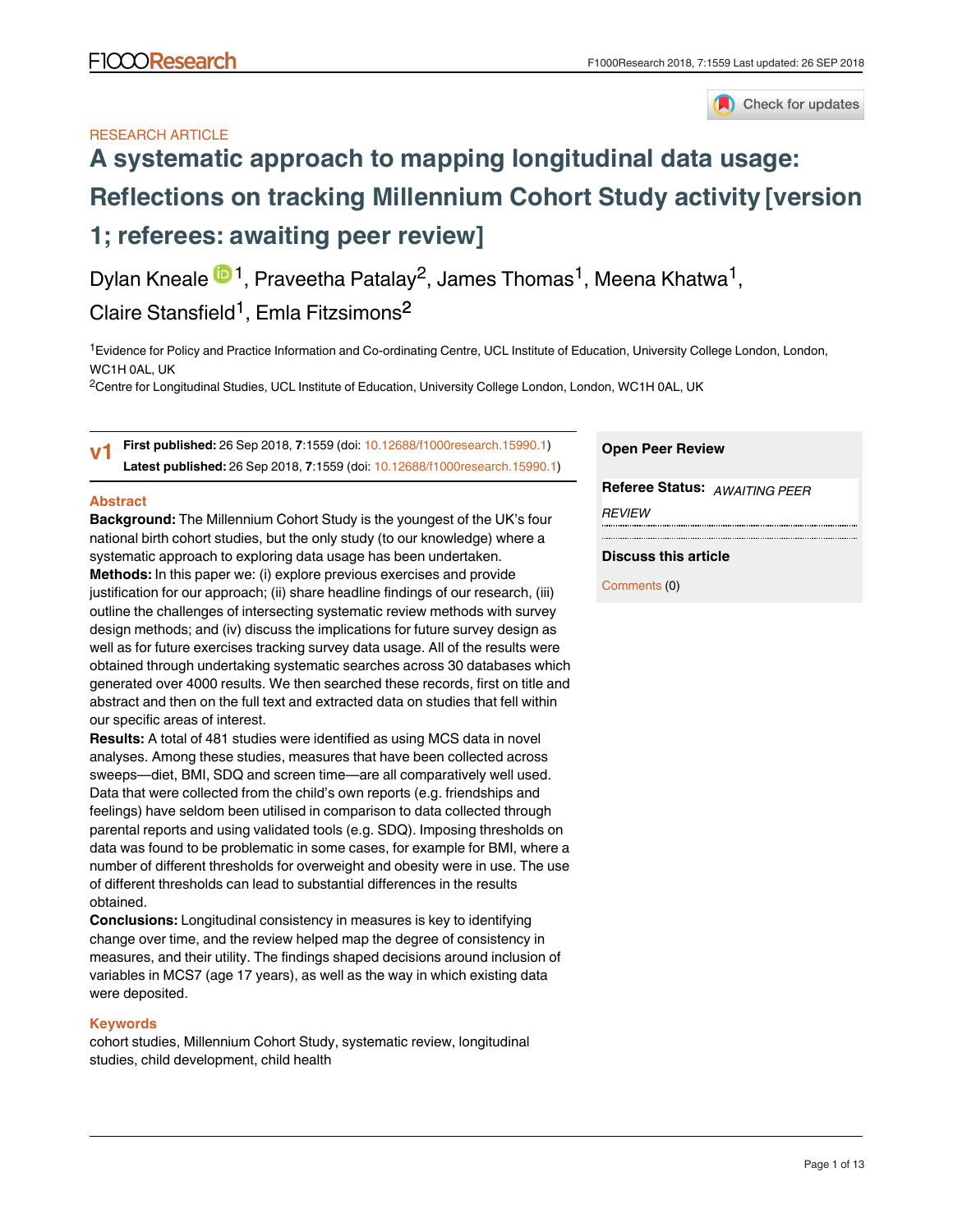**Corresponding authors:** Dylan Kneale (D.Kneale@ucl.ac.uk), Emla Fitzsimons (E.Fitzsimons@ucl.ac.uk)

**Author roles: Kneale D**: Conceptualization, Formal Analysis, Methodology, Supervision, Writing – Original Draft Preparation, Writing – Review & Editing; **Patalay P**: Conceptualization, Formal Analysis, Methodology, Writing – Original Draft Preparation, Writing – Review & Editing; **Thomas J**: Conceptualization, Methodology, Project Administration, Writing – Review & Editing; **Khatwa M**: Formal Analysis, Investigation, Writing – Review & Editing; **Stansfield C**: Formal Analysis, Methodology, Writing – Review & Editing; **Fitzsimons E**: Conceptualization, Funding Acquisition, Methodology, Project Administration, Supervision, Writing – Original Draft Preparation, Writing – Review & Editing

**Competing interests:** No competing interests were disclosed.

**Grant information:** We acknowledge funding from the Economic and Social Research Council in completing this study (grant numbers ES/K005987/1 and ES/M001660/1).

*The funders had no role in study design, data collection and analysis, decision to publish, or preparation of the manuscript.*

**Copyright:** © 2018 Kneale D *et al*. This is an open access article distributed under the terms of the [Creative Commons Attribution Licence,](http://creativecommons.org/licenses/by/4.0/) which permits unrestricted use, distribution, and reproduction in any medium, provided the original work is properly cited.

**How to cite this article:** Kneale D, Patalay P, Thomas J *et al.* **A systematic approach to mapping longitudinal data usage: Reflections on tracking Millennium Cohort Study activity [version 1; referees: awaiting peer review]** *F1000Research* 2018, **7**:1559 (doi: [10.12688/f1000research.15990.1\)](http://dx.doi.org/10.12688/f1000research.15990.1)

**First published:** 26 Sep 2018, **7**:1559 (doi: [10.12688/f1000research.15990.1\)](http://dx.doi.org/10.12688/f1000research.15990.1)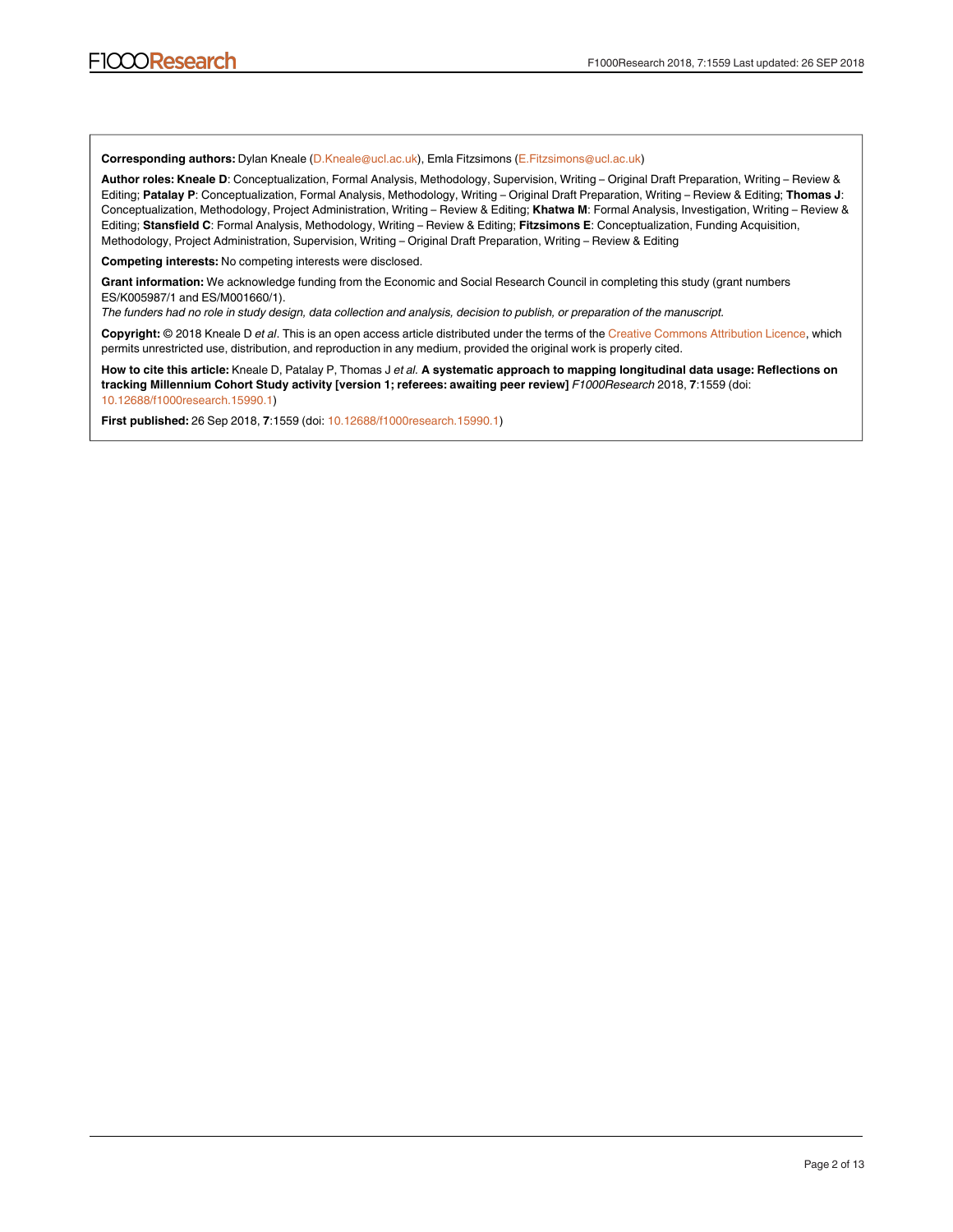## **Introduction**

## Why review longitudinal data usage?

The UK is home to a number of nationally and geographically representative longitudinal studies that track human development across the life course. Fielding effective instruments to respondents is essential to ensure their continuation. For longitudinal studies, ensuring that respondent burden is kept to a minimum and that respondents feel valued members of the study are particularly important considerations to encourage continued participation. Alongside respondent burden, perhaps the most significant limiting factor is the cost of fielding a question to a large sample of respondents. Metrics of fielding a successful sweep of a longitudinal survey are not formally established but are likely to include measures such as response rates, attrition and representativeness, costs, and whether the data gathered was suitable for addressing pertinent research questions. While proxy indicators are relatively well established for examining the suitability of instruments for respondents [\(Krosnick, 1999;](#page-11-0) [Presser](#page-11-0)  *et al.*[, 2004\)](#page-11-0), less attention has been focussed on how to measure whether questions and data are suitable for meeting researcher and user needs. Suitable data for data users and researchers can only have been collected through questions that elicited reliable responses from respondents; however, not all reliable data will necessarily meet the needs of researchers and conversely researchers may use poorer quality or proxy measures in the absence of measures that directly support their needs. Some data may simply fall 'under the radar' of researchers, including those instances where the data are of little research value or policy relevance.

Given the substantial costs in fielding questions, as well as the ethical considerations of collecting but not using data from respondents, there is a need to explore how we can better understand patterns of data usage. In this paper we aim to report on our experience of measuring data usage from the UK's youngest nationally representative birth cohort study, the Millennium Cohort Study (MCS), and report on some of the methodological choices and issues we encountered, present an overview of our findings, and discuss the implications of our findings and methods for similar exercises and data usage in the future. Here we report on a novel substantive focus for techniques used in systematic mapping and discuss their suitability for exploring survey data usage.

#### Previous exercises in reviewing longitudinal data usage

Reviewing the contribution of longitudinal survey data is not a new science and a body of literature is emerging that summarises the findings of longitudinal studies. These forms of enquiry can be divided into three categories. The first category includes cohort profiles that describe the development of longitudinal data sources and showcase their main objectives, strengths and findings of studies and describe the breadth of data collected; they may also review some of the main contributions to knowledge that these studies have offered (see [Connelly](#page-10-0)  [& Platt, 2014](#page-10-0) for an example). While not always explicitly stated, an underlying motivation of these cohort profiles is to publicise the existence and encourage the usage of the data through advising potential (and existing) users of the content, design and access to the data [\(Joshi & Fitzsimons, 2016](#page-10-0);

[Power & Elliott, 2006](#page-11-0)). A second group of studies examines the contribution of different longitudinal studies to advancing knowledge around a given topic or research question; an example includes [Joshi's \(2014\)](#page-10-0) non-systematic literature review, which examines findings from the 1958- and 1970-born cohort studies around non-cognitive development among children as part of a study examining the intergenerational transmission of social advantage, which was later extended to other longitudinal sources (Joshi *et al.*[, 2016](#page-11-0)). As well as selectively reviewing substantive contributions of longitudinal data, one of the latent objectives of this form of review is to support users of longitudinal data in designing their own studies through highlighting research gaps and potential approaches that could be adopted to address these (for example [Corden & Millar, 2007;](#page-10-0) [Joshi, 2014](#page-10-0)). A third subset of studies utilises systematic review techniques to examine a tightly defined subject or question based on studies published from longitudinal data. An example using MCS data is [Twamley & colleagues' \(2013\)](#page-11-0) review of the evidence of how the involvement of fathers influences child and maternal mental health during early years. The prime aim of this form of study is to make a substantive contribution to the body of evidence through utilising systematic review techniques. Commonly the synthesis involves narrative synthesis of the results of studies, but evaluating the utility of different variables is often only a secondary consideration. In this paper we report on a fourth approach to reviewing longitudinal data usage, where the aim is to utilise a systematic approach to reviewing the literature, and to apply this to appraise the utility of different question areas and scales in the MCS.

The MCS is a longitudinal interdisciplinary study following the lives of just over 19,500 children born in the UK in 2000/2001. The study recruited families of children born in randomly selected electoral wards, disproportionally stratified to boost representation in England of children from disadvantaged and ethnic minority families; and with oversamples also from Scotland, Wales and Northern Ireland. Information has been collected at 9 months, 3, 5, 7, 11 and 14 years, with the next sweep of data collection at age 17 years being fielded at the time of writing. Over the course of the first two waves, approximately 19,000 households were recruited into the study; by age 7 the number of participating families had dropped to 13,800 and at age 14, just under 11,800 families were contacted. A wide range of data have been collected from children, parents and guardians, the partners of parents/guardians, older siblings and teachers, as well as sub-studies that collected data from health visitors; these include self-reported and objectively measured/verified as well as linked data from administrative records. The remainder of the paper focusses on the methods we used and our overall substantive and methodological learning from applying this approach to studying the MCS. The work presented in this paper is based on a previously published, non-peer-reviewed report available from the EPPI Centre website [\(http://eppi.ioe.ac.uk/cms/](http://eppi.ioe.ac.uk/cms/Default.aspx?tabid=3502) [Default.aspx?tabid=3502](http://eppi.ioe.ac.uk/cms/Default.aspx?tabid=3502)) ([Kneale](#page-11-0) *et al.*, 2016).

# **Methods**

# Mapping systematically and clarifying the scope

Systematic reviewing involves conducting a through an explicit, rigorous and accountable process of discovery, description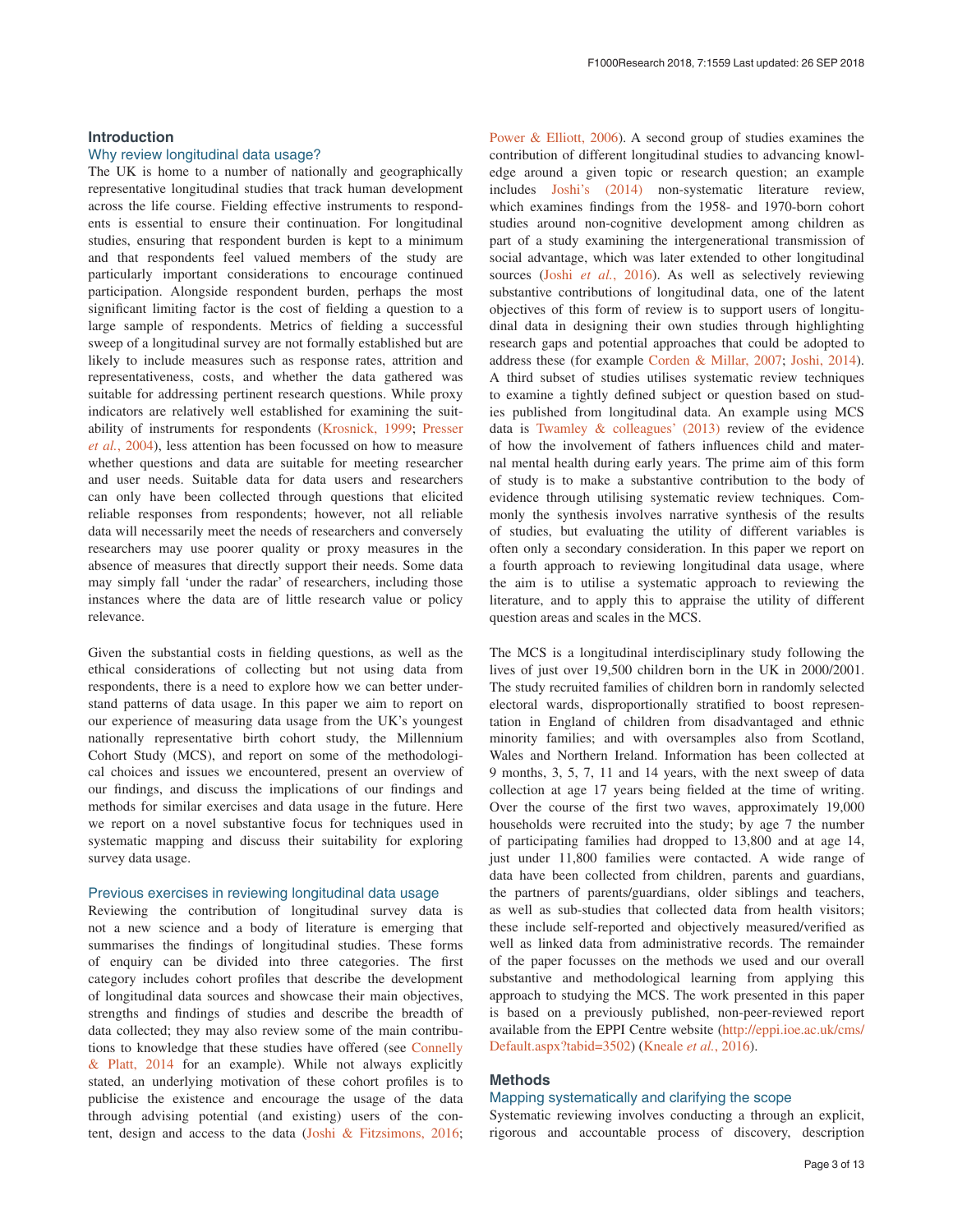and assessment of literature according to defined criteria, followed by a synthesis of the cumulative evidence around a given condition or intervention ([Gough](#page-10-0) *et al.*, 2012), with methods developed for statistical synthesis (meta-analysis) of the evidence across studies ([Borenstein](#page-10-0) *et al.*, 2011). As an often undefined stage of systematic reviewing, but also as an independent exercise in its own right, producing a systematic map of the literature involves summarising the topography of the evidence landscape around a given issue. Systematic mapping can be considered a more appropriate research tool in the presence of a broad research question and can be used to develop a narrower research question for a systematic review. Producing a systematic map of the literature follows many of the same stages as a systematic review in the formation of a research question, identification and clarification of key concepts for use in the search strategy and in defining the inclusion criteria, and some degree of data extraction. However, a systematic map may differ in the rigidity of the inclusion/exclusion criteria employed (for example, greater inclusivity in research design), in the narrative synthesis methods employed to summarise the map rather than to address tightly defined research questions, and in the absence of formal method of quality assessment.

One of the first stages for producing a systematic map of MCS data usage was to clarify the aims. Clearly the MCS is a large study, with over 3,500 variables deposited in the age 11 standard dataset, for instance. In addition, there were already indications that a large body of evidence had accumulated. The Centre for Longitudinal Studies (CLS) has maintained a bibliography of cohort study publications that is populated through user notification and supplementary web searching. It represented a bibliography of publications, as opposed to studies, meaning that the same study could appear multiple times, for example as a conference paper, working paper and journal article. Furthermore, not all the included studies directly reported on new empirical analyses of the MCS and some were reports of MCS analyses published in other papers. Therefore, one of the aims of this work was to establish the number of unique studies that were reporting on primary analyses of MCS data. However, in order to further understand patterns of data usage and to inform the design of future sweeps of the MCS and other child cohort studies, there was a need to (i) identify where potentially under-explored areas of data may lie for MCS users, and (ii) highlight examples where detailed response categories are rarely used. Mapping out the totality of MCS data usage and meeting these objectives was an undertaking beyond the scope of the project and priority areas of research were identified based on specific topic areas, questions or scales. This meant that the study would be able to identify the total number of studies using MCS data through systematic methods, but that a systematic map of *how* all MCS data are used across different topic areas was focussed only on a core set of questions (see [Table 1](#page-4-0) for a list of measures identified).

The ten areas for in-depth mapping were selected to represent:

(i) Allied topics/scales where usage could be contrasted by the type of scale used (e.g. Strengths and Difficulties Questionnaire (SDQ) and Child Social Behaviour Questionnaire (CBQ) for dimensions of child behaviour);

- (ii) Topics where usage could be contrasted in terms of respondent (parent/teacher reports (SDQ; CBQ) vs child report (feelings, school dis/like, friends));
- (iii) Allied topics where usage could be contrasted in terms of whether they are usually specified as outcomes or as antecedents (outcomes (e.g. Body Mass Index (BMI)) and antecedents (e.g. diet, screen time));
- (iv) Topics of high policy relevance (arguably all fall within this category, but immunisation was selected as representative here).

This meant that some important areas, notably cognitive development, were sacrificed in order to conduct a more thorough examination of these chosen constructs.

## Systematically searching for and identifying evidence

Our strategy was first to systematically identify MCS studies through implementing a search across databases, and then secondly to search within these studies for those that focussed on subject areas in [Table 1](#page-4-0) using specialist systematic review software ([EPPI-Reviewer 4](https://eppi.ioe.ac.uk/CMS/Default.aspx?alias=eppi.ioe.ac.uk/cms/er4&) (see [Thomas](#page-11-0) *et al.*, 2010)). We tested a search strategy that was based on variants of MCS and was implemented across a number of datasets. For an indication of the comprehensiveness of the search, we were able to compare our results against the CLS bibliography. Specifically, we tested whether a simple search based on 'Millennium Cohort Study' and variants (see [Supplementary File 1](#page-10-0)) would be sufficient to capture studies or whether a more in-depth search strategy was necessary. We conducted preliminary searches based on the simpler set of search terms in [Supplementary File 1](#page-10-0) and compared these to a snapshot of 60 publications in the CLS bibliography (approximately 15% of records held for CLS publications).

Of these 60 studies, 14 were identified as problematic as they did not appear in our initial set of studies. When we examined these records further we found that six would not meet our inclusion criteria as they did not use MCS data directly but instead reported on the results of MCS data published elsewhere (see details in [Kneale](#page-11-0) *et al.*, 2016). Of the remaining eight studies identified, we found that a search that included the terms in [Supplementary File 1,](#page-10-0) which looked for their occurrence anywhere in the document (as opposed to title and abstract only) and implemented through Scopus and Science Direct, located seven of these studies. The remaining study was a CLS working paper and was not indexed in these sources; as a result, CLS working papers were added as a specific source. This testing was used to justify our approach of implementing a small search across a large number of databases to locate studies using MCS data, and then to screen the results for inclusion across any one of the chosen subject areas. One deviation from this was in our search for economic literature, where the search on EconLit was expanded to include terms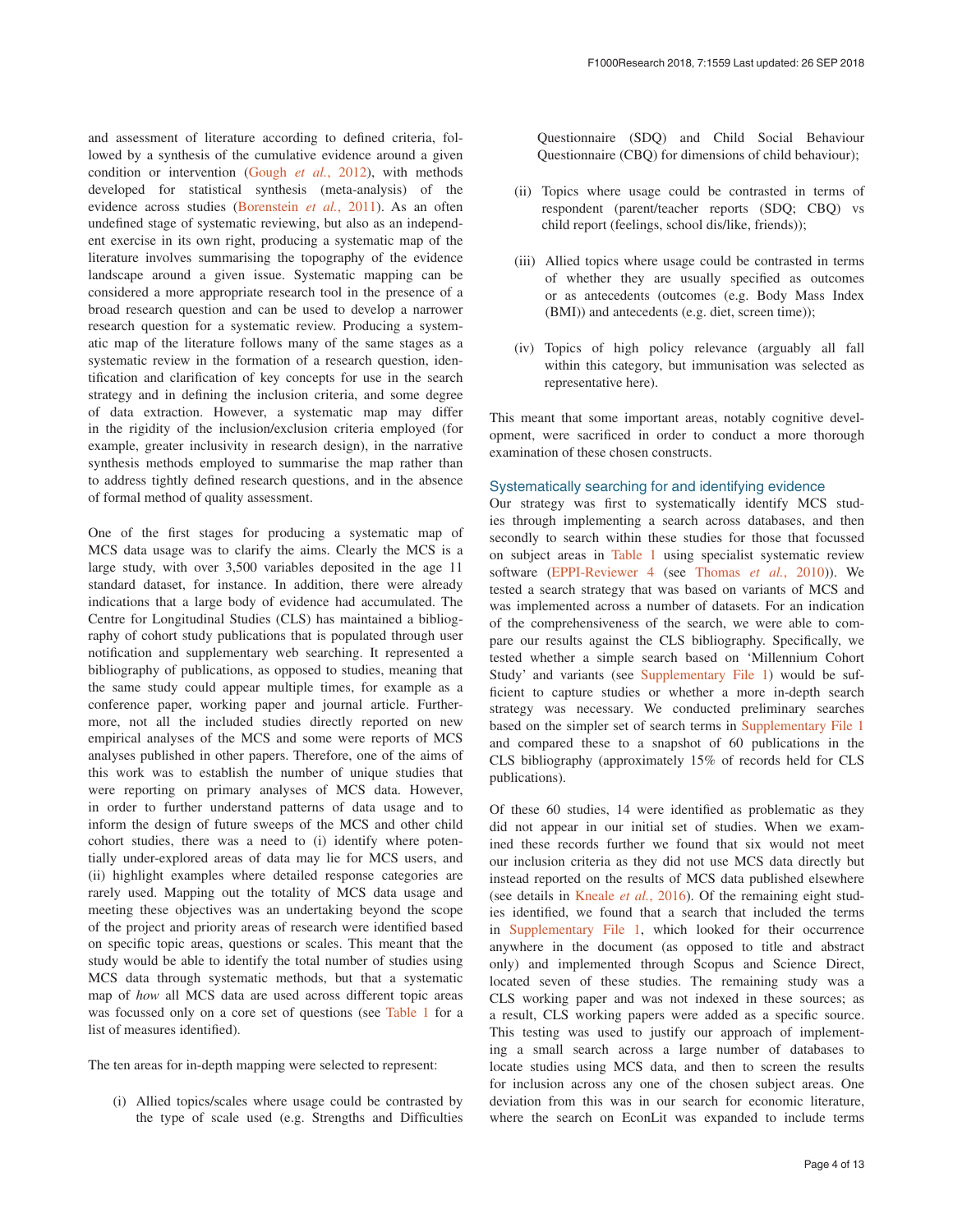| <b>Description and rationale</b>                                                                                                                                                                                                                                                                                                                                                                                                                                                                                                                                                                                                               |
|------------------------------------------------------------------------------------------------------------------------------------------------------------------------------------------------------------------------------------------------------------------------------------------------------------------------------------------------------------------------------------------------------------------------------------------------------------------------------------------------------------------------------------------------------------------------------------------------------------------------------------------------|
| The SDQ measures children and young people's behaviour, emotions and relationships. It is composed of<br>five domains: (i) emotional symptoms, (ii) conduct problems, (iii) hyperactivity/inattention, (iv) peer problems<br>and (iv) prosocial behaviour. Four domains (i-iv) are summed together to calculate a total difficulties score<br>(Goodman, 1997). The SDQ was selected as a question area that was thought to be well utilised.                                                                                                                                                                                                   |
| The CBQ is an extension of the Adaptive Social Behaviour Inventory (Hogan <i>et al.</i> , 1992), and has been<br>implemented in different forms across different sweeps of the survey (see later section). The CBQ is<br>distinguished from other measures, including the SDQ, through including a focus both on pro-social and<br>anti-social behaviours (Warden et al., 2003). Three domains are covered in the CBQ: independence and self-<br>regulation; emotional dysregulation and cooperation (Johnson, 2012). The focus here was on understanding<br>how CBQ is used in studies compared with well-known alternatives such as the SDQ. |
| Several questions have been developed and fielded around children's diet and nutrition in the MCS. However,<br>the comprehensive nature of the questions – which include more general fields such as frequency of<br>consuming portions of fruit to more specialist data such as whether children eat fish on Fridays for religious<br>reasons – mean that it is likely that some questions or areas may rarely be used in published studies. Our<br>focus here was on distinguishing which questions are commonly used in sweeps 2, 3 and 4 and which are<br>rarely used.                                                                     |
| Data collected on children's BMI are thought to feature in several publications using MCS data. However, of<br>particular interest here is the way in which BMI data are used. Grouped data have historically been derived<br>and deposited using International Obesity Task Force thresholds for identifying obesity/overweight among<br>children (based on the gender and age of the child); the UK90 thresholds are an alternative set of 'rules' to<br>categorise children as being obese/overweight.                                                                                                                                      |
| It is hypothesised that immunisation data collected at 9 months has been used in several MCS-based studies.<br>However, the extent to which 'completed' immunisation histories have been used in studies is unknown and the<br>focus here is on establishing the way in which immunisation information collected at ages 3 and 5 years have<br>been used in studies                                                                                                                                                                                                                                                                            |
| Two of the earlier British birth cohort studies (1958 and 1970) have fielded extensive questions on surveys<br>(albeit at later ages), which have been used in different disciplines, for example in examining resilience among<br>young people (Schoon & Bynner, 2003). Age 7 saw the inclusion of a self-completion module that asked<br>children about their hobbies, and we investigate the use of these data in published studies.                                                                                                                                                                                                        |
| One of the weaknesses of measures such as the SDQ is that it is reliant on the observations of parents/<br>teachers and not a reflection of the child's own perceptions. Through asking about children's feelings at age<br>7 via a self-completion module, the MCS attempted to capture the child's voice, and we investigate the use of<br>these data in published studies.                                                                                                                                                                                                                                                                  |
| Several 'objective' and established measures of cognitive development and school readiness are collected in<br>the MCS. Additional questions capturing the child's own perceptions of school may provide additional insight<br>and may be predictive of future indicators of school performance and adjustment. School dis/like has been<br>used in studies examining the outcomes of older children and young people in terms of engagement in risk<br>behaviours (Bonell et al., 2007), and the focus here is on how these data are used to examine the outcomes of<br>younger children in the MCS.                                          |
| Through asking about children's friendships at age 7 via a self-completion module, the MCS attempted to<br>capture the child's perception of their peer group, and we investigate the use of these data in published<br>studies.                                                                                                                                                                                                                                                                                                                                                                                                               |
| BMI and diet are issues that are thought to be well used in studies using MCS data. However, another<br>important predictor of BMI is thought to be physical activity and sedentary behaviour. Here the focus is on<br>examining how widely used indicators of sedentary behaviour at ages 3, 5 and 7 are used, and how these<br>data are used in studies.                                                                                                                                                                                                                                                                                     |
|                                                                                                                                                                                                                                                                                                                                                                                                                                                                                                                                                                                                                                                |

#### <span id="page-4-0"></span>**Table 1. Priority study areas by topic for in-depth systematic mapping.**

reflecting 'birth cohort' (and UK geography) as well as those in [Supplementary File 1;](#page-10-0) this did not yield additional results after screening. Therefore, a simple search strategy conducted across a wide range of sources (29 in total (see details in [Kneale](#page-11-0)  *et al.*[, 2016](#page-11-0))) was deemed to be an efficient way of identifying studies using MCS data, albeit with the caveats outlined in the conclusion.

All records were inputted into EPPI-Reviewer 4 for further screening (4,329 records). Records were first screened for

duplicates, with just under half of records identified as duplicates and excluded (2,056 records). All remaining records were screened on the basis of title and abstract by two reviewers (DK and MK); any disagreements that could not be resolved were to be referred to other team members (although this did not prove to be necessary). Initial title and abstract screening mainly focussed on whether the data being used were MCS data. This involved excluding studies using data from a US-based Millennium Cohort Study (a study of military veterans) and the Gateshead Millennium Cohort Study. Studies that used MCS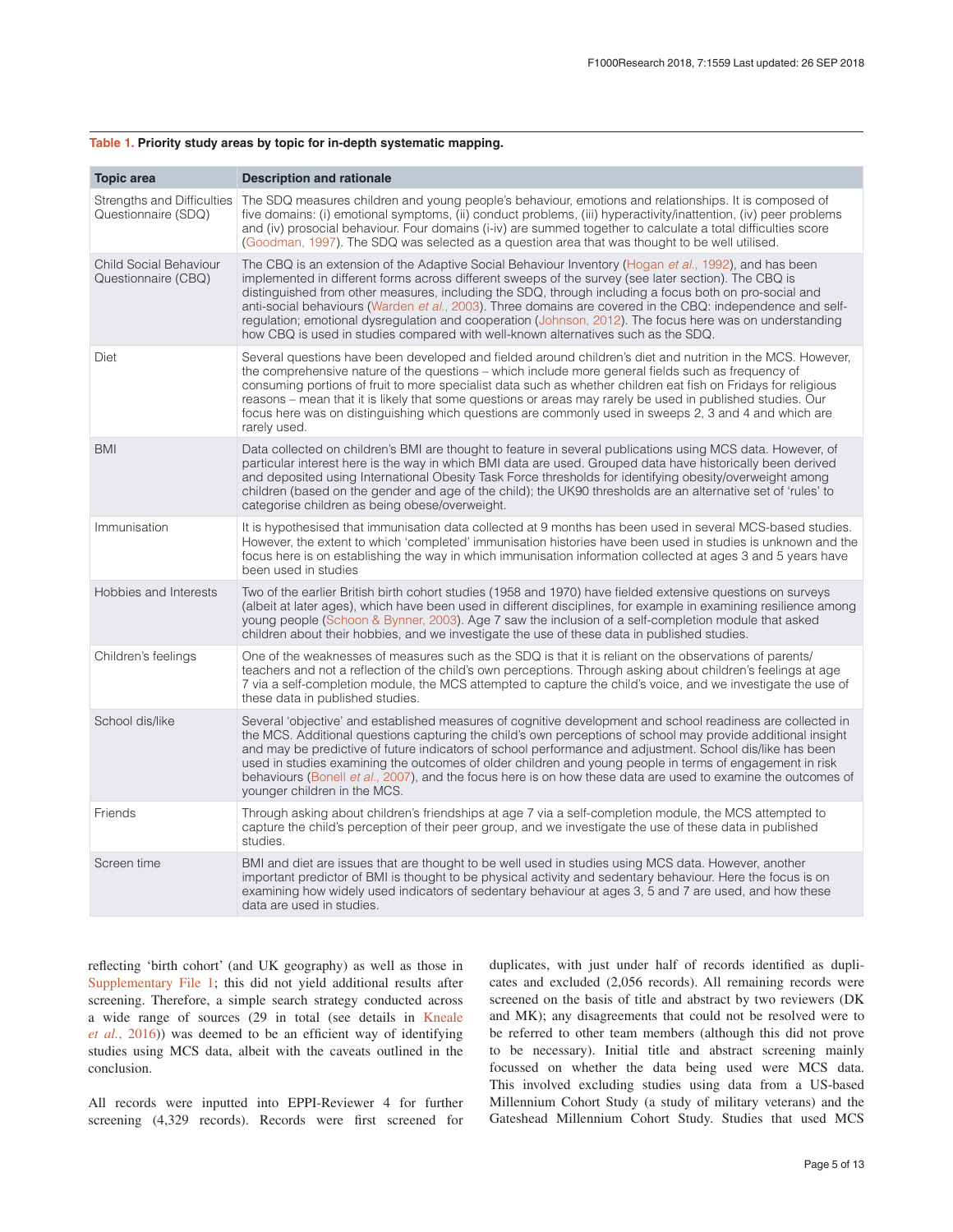data, but clearly were not using the variables in [Table 1](#page-4-0) were excluded but marked separately from others (and rescreened) in order that we could accurately obtain a complete list of MCS studies. Full texts of records that were deemed to be using MCS data and were focussed on any one of the variables in [Table 1](#page-4-0) on the basis of title and abstract were retrieved and subject to a second round of full text screening by two reviewers (DK and MK). Both reviewers used a list of questions and potential synonyms for the terms used in questions to establish eligibility. We retrieved the full record for 224 publications to examine their relevance at this stage.

Studies were deemed eligible for in-depth analyses if they used MCS data from one of the variables in [Table 1](#page-4-0) as a main dependent or independent variable in their analyses. 'Main' variable was defined on the basis of the scope of the study as outlined in the aims/objectives or research questions. Where studies did not clearly specify an independent variable of interest in the aims/objectives—for example, if the study explored which of a range of factors predicted a specific outcome of interest—then we examined whether there was a focus on the question areas of interest in the literature review or conceptual framework. We aimed to exclude studies where the question area in scope was being used only as a background control variable as we were unlikely to be able to systematically identify this occurrence across all studies. This was often made apparent in studies when parameter estimates in models were not published or discussed in the write up. Studies could be included as being relevant across multiple areas of interest.

Information was extracted on: the country and institution of the lead author; study sweep(s) of data used; other data sources analysed in study; questions used in analysis; aims/objectives of study; analytical methods used in analysis; additional study design notes; whether measures were used as outcome variable or main predictor of interest; findings/results; strengths of the data/measures; difficulties reported in using data/measures and/or study limitations; recommendations for future research/data collection; journal discipline; citations of study (based on those listed on Google Scholar). Data extraction forms were piloted first before being completed for each study. Where a reviewer was unable to populate a particular field, the advice of a second reviewer was sought. The results are presented in full elsewhere ([Kneale](#page-11-0) *et al.*, 2016), and here we focus on the summary points that represent both the substantive and methodological learning we uncovered.

### **Results**

#### Overall patterns of data usage

The total number of unique MCS studies identified was 481. This was a higher number of records than found on the CLS Bibliography at the time of the search (481 vs 440); however, the results represented a greater volume of studies (as opposed to publications) as we did not include duplicates, and did not include reviews, reports or news of other MCS studies that did not include primary analyses of MCS data (including, for example, the review of fatherhood studies discussed earlier ([Twamley](#page-11-0)  *et al.*[, 2013\)](#page-11-0)). We observed that a systematic approach to discovering MCS studies results in a substantially higher volume of

studies being identified than was the case through methods that rely on researcher cooperation and were supplemented through non-systematic web searches. Again, a relatively simple search strategy implemented across a comprehensive range of data sources was found to yield efficient results.

#### Patterns of data usage among priority areas

A number of measures that had been collected across different sweeps—diet, BMI, SDQ and screen time—were comparatively well used and featured as a focus in 11, 49, 121 and 16 studies, respectively. Those measures that started to be collected at age 7 (and first made available in 2010: hobbies, feelings; school dis/like; friends) had a substantially lower usage and each featured in a maximum of two studies; furthermore many of the studies using these data were descriptive reports published to coincide with the depositing of MCS data in data archives. Overall, [Table 2](#page-7-0) clearly shows that data that are collected through a recognised and well-validated scale with defined thresholds or cut-off points for identifying constructs of interest and/or data that can provide a unique insight into a policy-relevant issue, were those most widely used among the topics selected for in-depth mapping.

Strengths and Difficulties Questionnaire (SDQ) data (collected in three surveys to MCS4) had by far been the most widely used of the 10 topic areas in focus here, and featured as a main independent or dependent variable in 121 studies (out of the total 481 MCS studies). Study authors identified the strengths of SDQ measures in MCS as including their repeated collection which enabled the implementation of longitudinal modelling strategies and contributed to the understanding of developmental trajectories (for example [Dillenburger](#page-10-0) *et al.*, 2015; [Hartas, 2012](#page-10-0); [Jokela, 2010](#page-10-0); [Pronzato & Arnstein, 2013\)](#page-11-0) and identification of some of the moderators (and mediators) of these trajectories. For example, the repeated nature of SDQ observations was used by [Midouhas & colleagues \(2013\)](#page-11-0) to examine how trajectories of psychopathology were moderated by family-level circumstances among children with autism. Other strengths of SDQ identified by authors included that the data were collected from different informants, parents and sometimes teachers ([Hartas,](#page-10-0)  [2012;](#page-10-0) Kelly *et al.*[, 2013](#page-11-0); [Zilanawala](#page-11-0) *et al.*, 2015), which allowed for a degree of validation between reports, as well as the availability of data across different SDQ domains, which allowed one example study to explore differential impacts of contextual risk factors across the different domains (Flouri *et al*[., 2010](#page-10-0)). Almost two-fifths of studies using SDQ (39%) relied solely on the total domains score, while most other studies examined one or more subscales, often alongside the total difficulties score. We found only one example where a single question was used as the basis for analysis, in a study focussed children's subjective well-being which used information on whether parents viewed their children as 'often unhappy', an item from the emotional symptoms subscale [\(Chanfreau](#page-10-0) *et al.*, 2013). We also found other studies that used items from SDQ outside the SDQ scoring framework. For example, [Delaney & Doyle \(2012\)](#page-10-0) used items from the hyperactivity/inattention scale in combination with two items from the Child Social Behaviour questionnaire to derive three factors (inhibition, compulsivity, impulsivity) in their examination of socioeconomic differentials of 'time discounting'.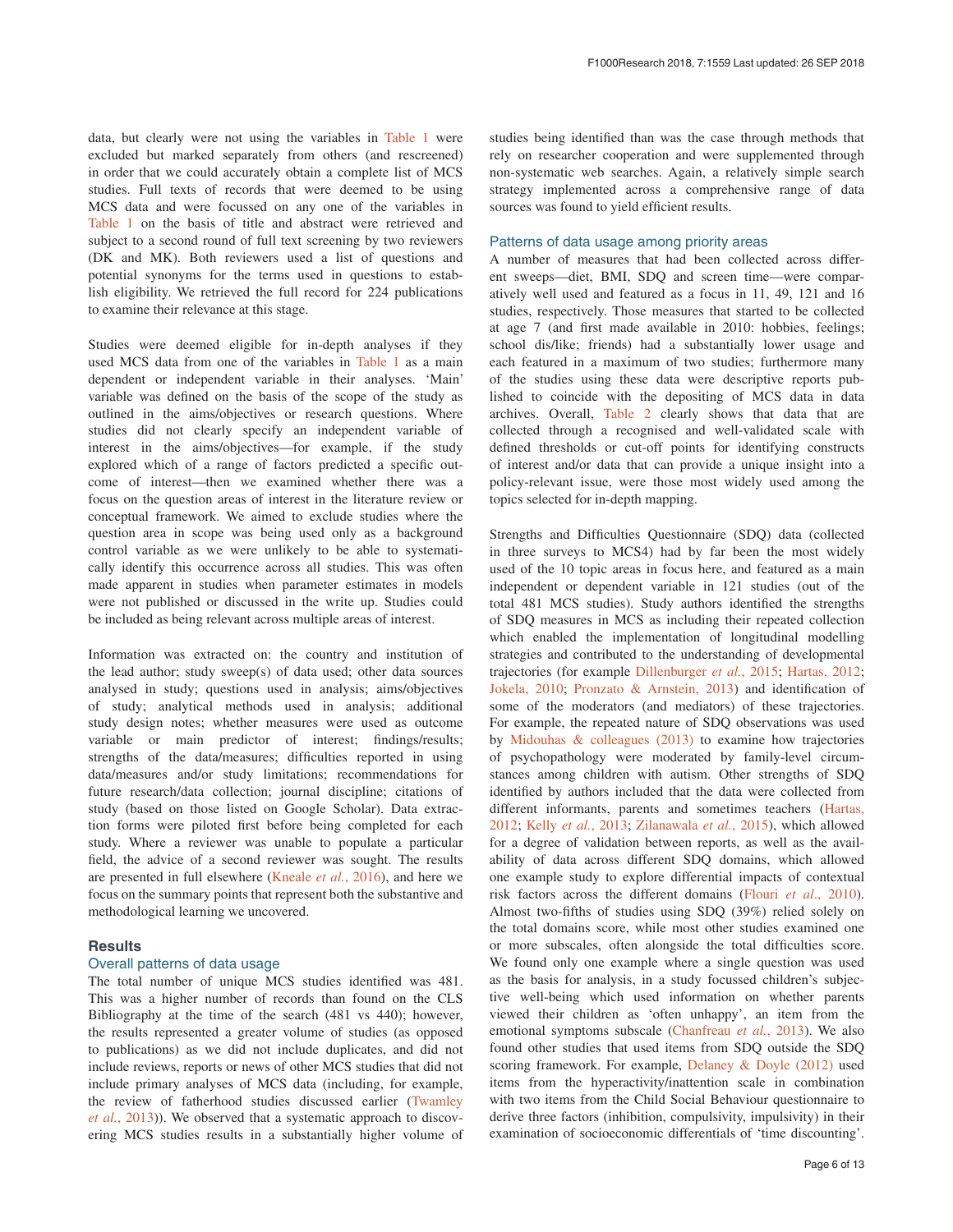# **PRISMA Flow Diagram**



**Figure 1. PRISMA diagram of the flow of studies through the review.**

The popularity of SDQ in the MCS follows its status as a recognised scale, collected at different time points and from different informants (parents, and at age 7 years, teachers), and with defined thresholds for identifying problem behaviour.

In contrast, an allied measure of child behaviour, the CBQ, was collected solely from parents' reports and was developed as part of a longitudinal study examining the Effective Provision of Pre-school Education (EPPE) in the UK. For the CBQ, clear thresholds or cut-offs for identifying constructs of interest are not widely reported. Several of the studies identified as using CBQ data did not clearly report the exact questions that were being used, and there was even ambiguity as to *how* to refer to the CBQ scale in terms of nomenclature. In the absence of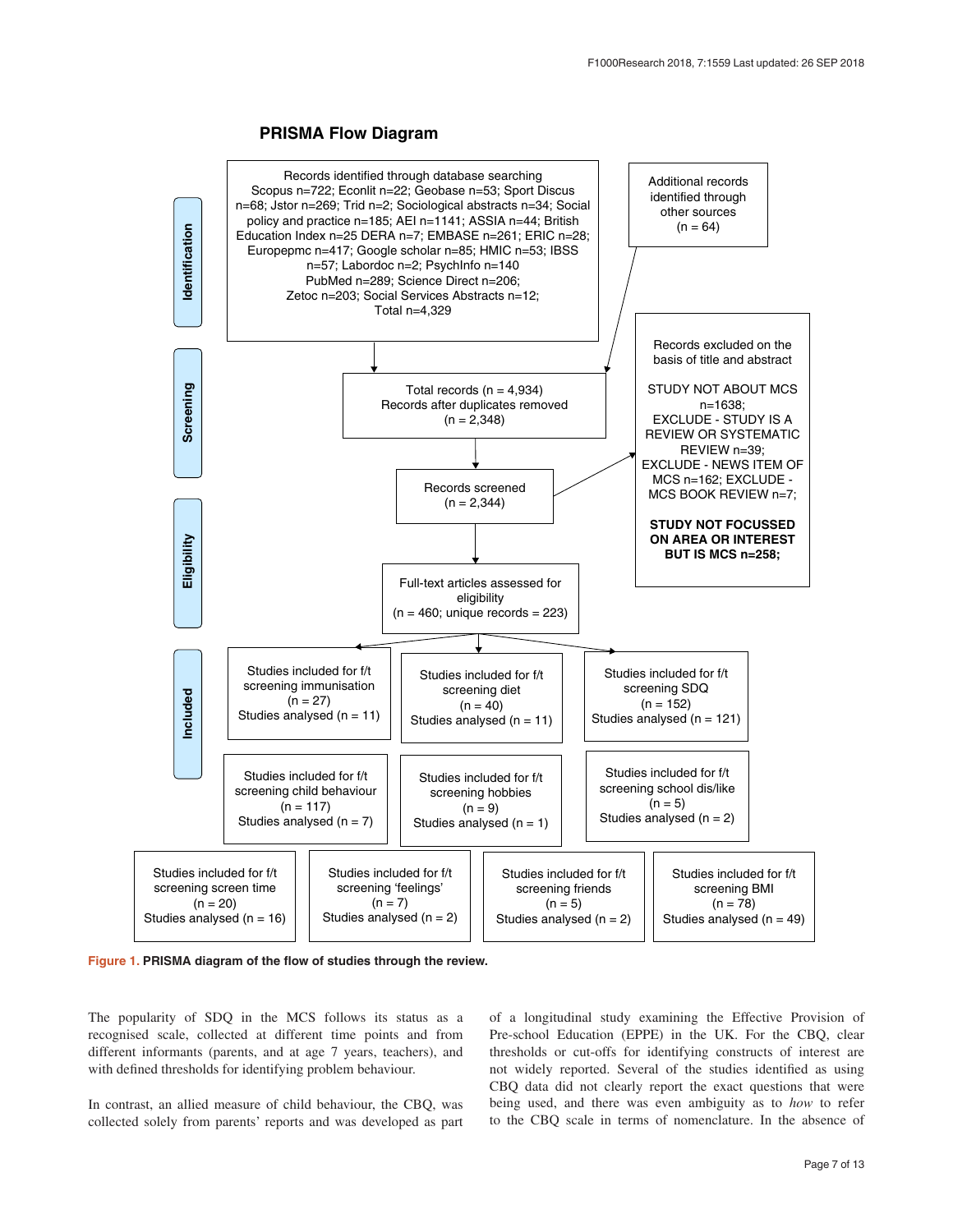| <b>Topic</b>                           | years<br>Collected at multiple points at<br>5<br>years,<br>က<br>9 months<br>years<br>ages<br>$\overline{5}$ | Recognised scale or<br>measurements used | Recognised thresholds<br>for scale available | Multi-informant | Number of studies |
|----------------------------------------|-------------------------------------------------------------------------------------------------------------|------------------------------------------|----------------------------------------------|-----------------|-------------------|
| SDQ (strengths and<br>difficulties)    | ✓                                                                                                           |                                          |                                              | ✓               | 121               |
| CBQ (child social behaviour)           | √                                                                                                           | ✓                                        |                                              |                 | 7                 |
| Hobbies (self-reported)                | (first repeated at 11)                                                                                      |                                          |                                              | n/a             | $\mathbf{1}$      |
| <b>BMI</b>                             |                                                                                                             |                                          |                                              | n/a             | 49                |
| Feelings (self-rated)                  | (first repeated at 11)                                                                                      | ÷                                        |                                              | n/a             | $\overline{c}$    |
| <b>Diet</b>                            |                                                                                                             |                                          |                                              |                 | 11                |
| Feelings about school (self-<br>rated) | (first repeated at 11)                                                                                      |                                          |                                              | n/a             | $\overline{c}$    |
| Friends (self-rated)                   | (first repeated at 11)                                                                                      |                                          |                                              | n/a             | $\mathbf{2}$      |
| Immunisations at age 3 and 5           |                                                                                                             |                                          |                                              |                 | 11                |
| Screen time                            |                                                                                                             |                                          | ***                                          |                 | 16                |

#### <span id="page-7-0"></span>**Table 2. Topic areas by number of studies using the data and characteristics.**

\*\*Different alternatives available; \*\*\*A (US) threshold for recommended maximum hours is available but not calculable in the data; n/a, not applicable; single informant construct. \*\*\*\* shows if these indicators were collected at multiple points during the first four sweeps of data collection; first repeated at age 11 shows that these indicators were only available from a single point in the first four sweeps

publishing full details of the questions used, many authors referred to a technical report from the EPPE project on the usage of the CBQ measures. However, this report in itself does not clearly provide technical guidance on how to construct measures and whether thresholds for underlying constructs should be imposed (as in the case for SDQ) [\(Sammons](#page-11-0) *et al.*, 2003). Nevertheless, the CBQ was used in seven studies, and did capture some domains that would be otherwise unavailable, including, for example, self-regulation [\(Flouri](#page-10-0) *et al.*, 2014).

BMI data were also widely used in the literature, reflecting concerns about increasing rates of childhood obesity, which was substantiated in one paper through comparing levels in MCS with previous cohorts [\(Johnson](#page-10-0) *et al.*, 2015). BMI data also shared many of the same properties as SDQ in terms of being a measure collected in a similar way across waves with defined thresholds for identifying overweight and obese children (albeit with different thresholds in use in the literature, see below), and consequently featured as a main variable of interest (either continuously or in categories) in 49 studies.

Unlike BMI, data on children's diets were utilised less frequently as the focus of a study, appearing in 11 studies. This may be due to the quality of the data, and some authors reported the need for objective measures of diet and for better measures of the frequency of consumption of different foods. This would have included collecting objective data through tools such as food diaries [\(Brophy](#page-10-0) *et al.*, 2009). The lack of nuanced objective data on children's nutritional intake was thought to undermine some of the observed associations between children's diet and other outcomes including BMI. For example, the association between irregular breakfasting and higher BMI uncovered in [Brophy & colleagues' \(2009\)](#page-10-0) study may be an artefact of irregular dietary intake and compensatory snacking, although this cannot be investigated further as measures of nutritional intake are not collected. Similarly, others have highlighted that accurate measures around the frequency of intake of snacks are not collected ([Sullivan & Joshi, 2008\)](#page-11-0), as well as a more broadly, a detailed inventory of what the children eat, how frequently, and in what quantities [\(Connelly, 2011\)](#page-10-0).

Data on immunisations at age 3 and 5 years did not feature in many publications. However, those using MCS data were highly cited. One of the unique strengths of the MCS data is that they were able to directly reflect and address the research needs of policy-makers in terms of understanding antecedents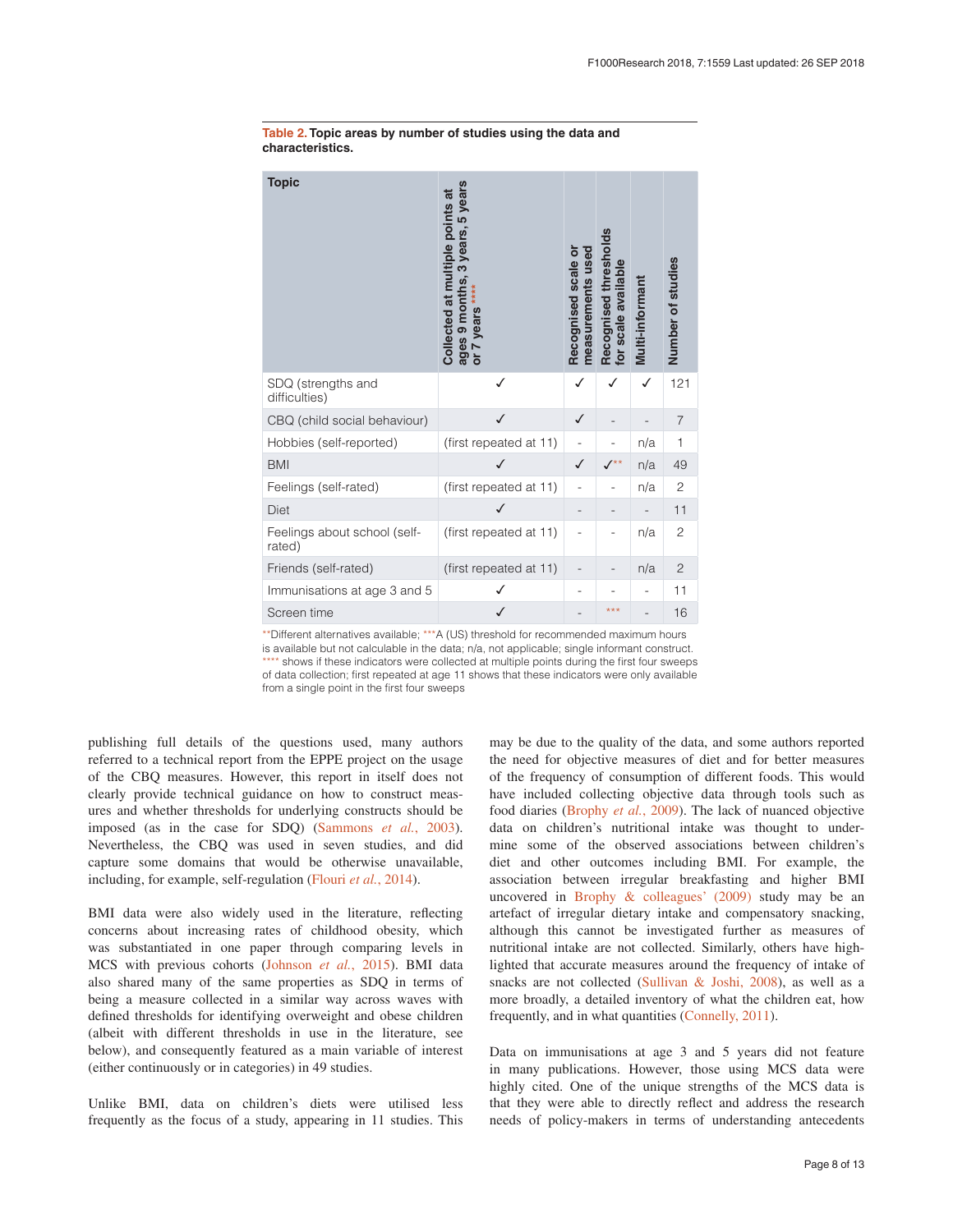of MMR uptake. For example, the study of [Pearce & colleagues](#page-11-0)  [\(2009\)](#page-11-0) examined children who had not been vaccinated against MMR, and uncovered that for around three-quarters of children this was through conscious choice, highlighting the level of misinformation around MMR combined vaccines that was prevalent at the time at which MCS data were collected. Crucially, MCS data were able to provide a unique insight into uptake of single vaccines as well as combined vaccines; these data were not readily available elsewhere [\(Anderberg](#page-10-0) *et al.*, 2011).

Screen time data were collected in a diffuse way across different sweeps, although data on the frequency of television viewing was collected consistently across all three sweeps of interest (age 3, 5 and 7 years). Screen time data featured as a focus in 16 studies and the MCS was viewed as one of the few studies that allowed for examination of patterns of screen entertainment while controlling for a broad range of sociodemographic factors ([Griffiths](#page-10-0) *et al.*, 2010). It is also one of the few studies that allows for longitudinal analysis of relationships between screen time and outcome measures ([Parkes](#page-11-0) *et al.*, 2013).

#### Specific issues around granularity and data usage

A question that we wished to address in this research was to identify where granularity was lost in the data. That is, where detailed data are collected from respondents, but where such granularity is obscured by the need to collapse response categories to achieve a workable sample size for that category. Contrary to our expectations, we saw little evidence of granularity being 'lost' in this way, although this is likely a reflection of these data being underutilised. Nevertheless, two examples were identified where grouping data seemed to be somewhat problematic. The first was in terms of screen time, where data on TV viewing and computer usage were collected in bands, but where these bands did not correspond to the American Academy of Paediatrics (AAP) recommendation<sup>1</sup> that screen time be limited to 1–2 hours per day. This meant that authors were not directly able to measure whether MCS children exceeded the AAP limits, although some did attempt to impose thresholds regardless. A further potential mismatch between the recommended thresholds is also observed to some extent in the case of fruit consumption, where data are collected on the number of fruit portions consumed, but the UK guidance around minimum consumption refers to fruit *and* vegetable consumption ([NHS Choices, 2015](#page-11-0)). Therefore, it was not possible to measure whether MCS children were consuming the recommended number of portions of fruit or vegetables per day.

The second example where grouping data were found to be problematic was in the case of BMI, where a number of different thresholds for overweight and obesity were in use. The use of different thresholds can lead to substantial differences in the proportions of children classified as overweight/obese; for example, a Colombian study of children aged 5–18 years found differences of almost six percentage points in the prevalence of overweight/obese children when applying different thresholds of overweight/obesity [\(Gonzalez-Casanova](#page-10-0) *et al.*, 2013). Most MCS users classified overweight/obesity using International Obesity Taskforce (IOTF) thresholds (29/49 studies); less commonly researchers used Centres for Disease Control (CDC) thresholds (6/49 studies), the World Health Organisation thresholds (4/29) and the UK90 thresholds (4/49). MCS data have traditionally been deposited with pre-constructed variables reflecting International Obesity Taskforce thresholds for obesity<sup>2</sup>. Meanwhile the National Obesity Observatory (at the time) recommended that in England, the British 1990 (UK90) growth reference charts should be used to determine the weight status of an individual child and population of children<sup>3</sup>, although with the caveat that other thresholds may be more appropriate dependent on the research question ([National](#page-11-0)  [Obesity Observatory, 2011](#page-11-0)). Perhaps most concerning was that some users failed to report which definition was used (6/49 studies), impeding the comparison of results entirely.

#### **Discussion**

1998 saw the announcement that funding would be provided for a new cohort study tracking the development of individuals born in the new millennium. [Joshi & Fitzsimons \(2016\)](#page-11-0) outline some of the founding principles of the MCS including that the study should 'capture as much detail on the child's origins that may later turn out to be relevant' to explain differentials in life course trajectories and outcomes. Meeting the needs of diverse groups of end users of a multipurpose study, including policymakers, third sector organisations, academics, and ultimately the wider public, is not without its challenges. The properties of individual instruments may be appraised through measuring their reliability and validity, as well as establishing their responsiveness to change longitudinally, and determining the substantive focus of such instruments is usually dependent on the research question. Beyond measuring the scientific properties of the questions, there is no (known) standard method for evaluating the content of a survey, or more importantly for measuring the impact or success of fielding different instruments.

In the current mapping exercise, a simple search strategy that was implemented across a number of different databases significantly outperformed the existing methods of identifying studies using MCS data, identifying over 481 studies in total. Through systematically mapping the usage of ten different areas of questions or instruments in the published grey and peer-reviewed literature, we also confirmed that data that are collected through a recognised and well-validated scale with defined thresholds for identifying constructs of interest and/or data that can provide a unique insight into a policy-relevant issue, are those most widely used. Unusually, data collected from children themselves (at age 7 years) were not well utilised, although this may reflect the quality of the instruments used to collect these data, as well as the domains covered by these instruments themselves. Nevertheless, collecting self-reported information on domains that are meaningful to children themselves, such as their hobbies

<sup>1</sup> No known UK equivalent exists

<sup>&</sup>lt;sup>2</sup>At Age 14, data were deposited that included derived variables for overweight/obesity using both IOTF and UK90 thresholds.

<sup>&</sup>lt;sup>3</sup>Also featured here ([http://www.noo.org.uk/NOO\\_about\\_obesity/measurement/](http://www.noo.org.uk/NOO_about_obesity/measurement/children) [children](http://www.noo.org.uk/NOO_about_obesity/measurement/children) (Accessed 07/03/16)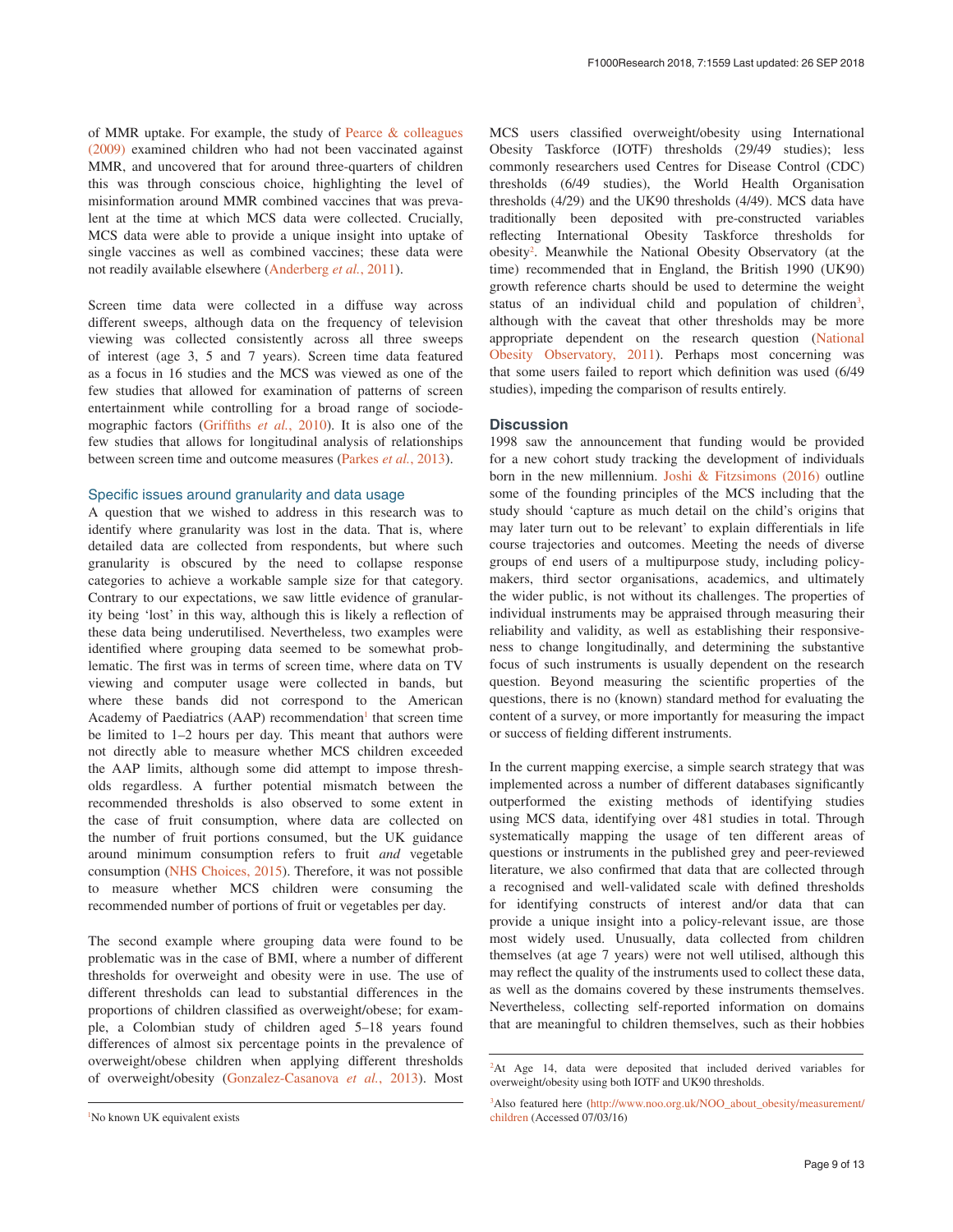and friendships, may be of greater substantive interest in future longitudinal studies and may also serve as a means of engaging cohort members' future participation.

This study was one of the first to map systematically how data from a longitudinal survey are used in the literature. To fit within the resources for the exercise, the remit was restricted to ten priority areas which were selected in conjunction with the study management team. This means that while we were able to create a count of MCS studies through systematic means (481 studies), further mapping was more focussed, resulting in limitations in terms of coverage of topic areas (e.g. cognitive development and measures on parental characteristics). We also excluded studies that analysed data collected at age 11 from the systematic review, as the data had only been deposited a short time before conducting the review (a total of three studies were identified as using these data; none falling within our priority areas of interest). There were further limitations to our approach. Firstly, some databases only allow for title and abstract searching. Therefore we were dependent on users including mention of the study somewhere in a word-restricted abstract. We were concerned that this was unlikely to be common practice in economic literature in particular and expanded the search parameters, although this produced no additional results after screening. Relying on title and abstract is also likely to mean that we have undercounted working papers and conference papers, where the abstract is often unavailable or is not indexed. Furthermore, use of MCS data by third sector organisations as part of reports or briefings is also likely to be underrepresented. Encouraging authors to name the data source in the title/abstract would increase the likelihood of discovery in future studies, and is a recommendation that has implications beyond the MCS. A second limitation is that our conclusions around the utilisation of different topics was based on identifying these as the focus of a paper. Often this status can be hard to ascertain and is accompanied by a degree of subjectivity. While we did employ a standard definition in our screening, this may still have been open to interpretation, particularly in terms of studies testing a range of different predictors simultaneously with only a broad research question guiding variable selection. A third limitation was that our conclusions around utilising data are based on studies publishing their findings. Very few studies reported results that were not statistically significant for their variable of focus; Kelly and colleagues' study provided one of the few examples where indicative although statistically insignificant associations were the focus of the paper ([Kelly](#page-11-0)  *et al*[., 2013](#page-11-0)).

Recommendations, which are also applicable to other longitudinal studies, can be made around how future data usage mapping exercises could be facilitated through the further development of a community of MCS users. Establishing a searchable database of MCS users could help to foster a community of users. The database could hold a short entry with users' contact details, topic areas of interest and key variables of interest. This would allow MCS users to develop links with others with similar interests, and potentially foster collaborations between users and across institutions. This database could also be used as the

basis of future work in contacting users for consultations for future sweeps and other forms of user engagement. Participation in such a database would be voluntary although it could be encouraged when users obtain the data. Similarly, enhancing the functionality of the existing library of publications could allow for the recording of a greater number of study level data. For example, users notifying CLS of new publications could be invited to complete a template of meta-data about their publication including, for example, keywords and key variables used in the analysis. This enhanced functionality would assist in future exercises aimed at tracing MCS data usage and would also be beneficial to future researchers to identify where data have been used previously and where they are underutilised. Further guidance or emphasis of the importance of naming of the MCS in publications' titles, abstracts or keywords when users obtain data may facilitate future reviews of data usage, and may give additional prominence to the study in the literature. Finally, most variables included in MCS surveys go through a process of consultation which involves a written case being made for their inclusion. Publishing a record of this case for inclusion for new variables could allow other users to understand why variables have been included. For example, in the case of hobbies data, which are not widely used, publishing this information could allow users to understand the rationale underlying new questions and may stimulate further use of the data.

The mapping exercise showed that a systematic approach to obtaining counts of overall study data usage is feasible. Detailed exploration of individual variable usage for a study as large as the MCS required limits to be placed on the scope. Nevertheless, over 150 unique studies were profiled further and the exercise confirmed the properties of variables that are highly utilised, and those whose usage remained relatively dormant. It also uncovered specific issues (not insurmountable) and incompatibilities between the way in which MCS data were collected and deposited and the wider practices and recommendations of the research community.

The systematic mapping approach exhibited strengths in being able to build a detailed depiction of published variable usage that allowed for the understanding of levels, patterns and results of usage, and facilitators and barriers to variable usage. We would welcome further exploration in terms of how a systematic approach to discovering, mapping and synthesising literature could be integrated with the further analysis of MCS and other longitudinal data. An example might be the investigation of the relationship between BMI and behavioural outcomes. A systematic review could be conducted of studies using MCS data on BMI and child behaviour to synthesise the conceptual frameworks and to help design a model to be tested in the data, with covariates selected based on the results and/or recommendations of previous studies. This synthesised model (based on the synthesis of theory and previous results) could then be tested on MCS data, blending both the systematic review approach and new analysis of the data.

Longitudinal consistency in measures is key to identifying change over time, and the review helped map the degree of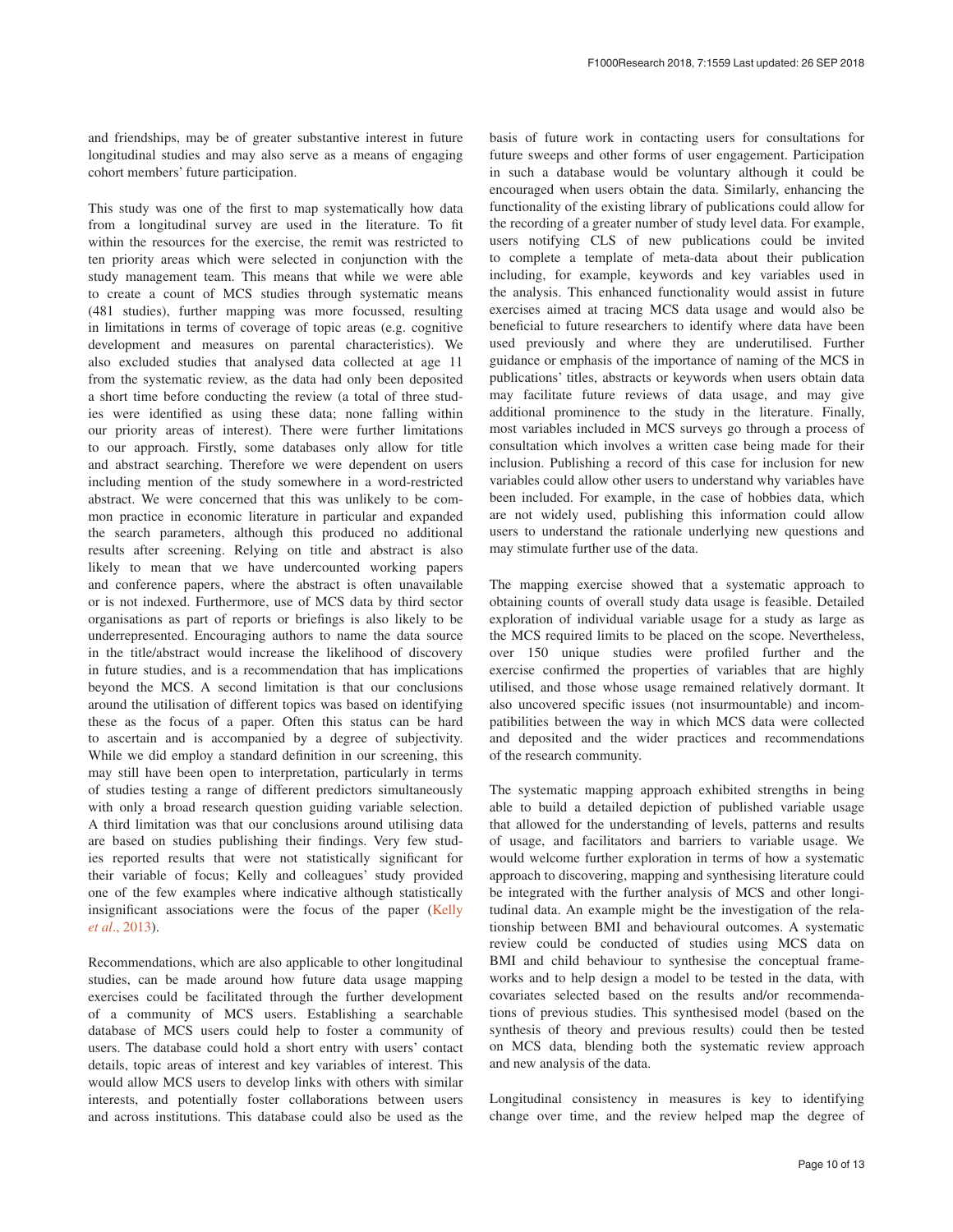<span id="page-10-0"></span>consistency in measures, and their utility. This shaped decisions around inclusion of related variables in MCS7 (age 17 years). Proportions classified as overweight and obese were calculated and deposited at UKDS for the first time using both the UK90 and IOTF thresholds for the age 14 years data, with the review results prompting this decision, and providing an impetus for researchers to consider and report the choice of threshold used. Systematic reviewing techniques are a relatively new, although flourishing, approach to the synthesis of research evidence; by contrast, longitudinal studies, such as the 1958-born cohort, have made significant contributions to the advancement of social and medical sciences for decades. Further intersection of both approaches is likely to lead to substantive and methodological innovations, and the results of the current mapping exercise show one of many potential approaches that could be taken to blending both disciplines.

#### **Data availability**

All data underlying the results are available as part of the article and no additional source data are required.

#### Grant information

We acknowledge funding from the Economic and Social Research Council in completing this study (grant numbers ES/K005987/1 and ES/M001660/1).

*The funders had no role in study design, data collection and analysis, decision to publish, or preparation of the manuscript.*

#### Acknowledgments

We would like to acknowledge the valuable comments made by Professor Heather Joshi on an earlier version of this paper.

**Supplementary material Supplementary File 1. Search syntax used in the current study.**

[Click here to access the data.](https://f1000researchdata.s3.amazonaws.com/supplementary/15990/eb8c8a66-e5fe-43e7-a0f6-a237f3f0ab32_Supplementary_File_1.docx)

#### **References**

Anderberg D, Chevalier A, Wadsworth J: **Anatomy of a health scare: education, income and the MMR controversy in the UK.** *J Health Econ.* 2011; **30**(3): 515–530. **[PubMed Abstract](http://www.ncbi.nlm.nih.gov/pubmed/21439663)** | **[Publisher Full Text](http://dx.doi.org/10.1016/j.jhealeco.2011.01.009)**

Bonell C, Fletcher A, McCambridge J: **Improving school ethos may reduce substance misuse and teenage pregnancy.** *BMJ.* 2007; **334**(7594): 614–6. **[PubMed Abstract](http://www.ncbi.nlm.nih.gov/pubmed/17379908)** | **[Publisher Full Text](http://dx.doi.org/10.1136/bmj.39139.414005.AD)** | **[Free Full Text](http://www.ncbi.nlm.nih.gov/pmc/articles/1832004)**

Borenstein M, Hedges LV, Higgins JPT, *et al.*: **Introduction to meta-analysis**. New York: John Wiley & Sons. 2011. **[Reference Source](https://books.google.co.in/books/about/Introduction_to_Meta_Analysis.html?id=JQg9jdrq26wC&redir_esc=y)**

Brophy S, Cooksey R, Gravenor MB, *et al.*: **Risk factors for childhood obesity at age 5:** *analysis of the millennium cohort study***.** *BMC Public Health.* 2009; **9**: 467. **[PubMed Abstract](http://www.ncbi.nlm.nih.gov/pubmed/20015353)** | **[Publisher Full Text](http://dx.doi.org/10.1186/1471-2458-9-467)** | **[Free Full Text](http://www.ncbi.nlm.nih.gov/pmc/articles/2803190)**

Chanfreau J, Lloyd C, Byron C, *et al.*: **Predicting wellbeing**. 2013.

**[Reference Source](http://www.scie-socialcareonline.org.uk/predicting-wellbeing/r/a11G0000002WFBiIAO)**

Connelly R: **Drivers of unhealthy weight in childhood: analysis of the Millennium Cohort Study.** (Scottish Government social research: public services and government) (9781780453095). Retrieved from Edinburgh, 2011. **[Reference Source](http://www.gov.scot/resource/doc/356897/0120590.pdf)**

Connelly R, Platt L: **Cohort profile: UK Millennium Cohort Study (MCS).** *Int J Epidemiol.* 2014; **43**(6): 1719–1725. **[PubMed Abstract](http://www.ncbi.nlm.nih.gov/pubmed/24550246)** | **[Publisher Full Text](http://dx.doi.org/10.1093/ije/dyu001)**

Corden A, Millar J: **Time and change: A review of the qualitative longitudinal research literature for social policy.** *Soc Policy Soc.* 2007; **6**(4): 583–592. **[Publisher Full Text](http://dx.doi.org/10.1017/S1474746407003910)**

Delaney L, Doyle O: **Socioeconomic differences in early childhood time preferences.** *J Econ Psychol.* 2012; **33**(1): 237–247. **[Publisher Full Text](http://dx.doi.org/10.1016/j.joep.2011.08.010)**

Dillenburger K, Jordan JA, McKerr L, *et al.*: **The Millennium child with autism: early childhood trajectories for health, education and economic wellbeing.** *Dev Neurorehabil.* 2015; **18**(1): 37–46.

#### **[PubMed Abstract](http://www.ncbi.nlm.nih.gov/pubmed/25289682)** | **[Publisher Full Text](http://dx.doi.org/10.3109/17518423.2014.964378)**

Flouri E, Midouhas E, Joshi H: **Family poverty and trajectories of children's emotional and behavioural problems: the moderating roles of self-regulation and verbal cognitive ability.** *J Abnorm Child Psychol.* 2014; **42**(6): 1043–1056. **[PubMed Abstract](http://www.ncbi.nlm.nih.gov/pubmed/24473936)** | **[Publisher Full Text](http://dx.doi.org/10.1007/s10802-013-9848-3)**

Flouri E, Tzavidis N, Kallis C: **Area and family effects on the psychopathology of the Millennium Cohort Study children and their older siblings.** *J Child Psychol Psychiatry.* 2010; **51**(2): 152–161.

**[PubMed Abstract](http://www.ncbi.nlm.nih.gov/pubmed/19804382)** | **[Publisher Full Text](http://dx.doi.org/10.1111/j.1469-7610.2009.02156.x)**

Gonzalez-Casanova I, Sarmiento OL, Gazmararian JA, *et al.*: **Comparing three body mass index classification systems to assess overweight and obesity in children and adolescents.** *Rev Panam Salud Publica.* 2013; **33**(5): 349–355. **[PubMed Abstract](http://www.ncbi.nlm.nih.gov/pubmed/23764666)**

Goodman R: **The Strengths and Difficulties Questionnaire: a research note.** *J Child Psychol Psychiatry.* 1997; **38**(5): 581–586. **[PubMed Abstract](http://www.ncbi.nlm.nih.gov/pubmed/9255702)** | **[Publisher Full Text](http://dx.doi.org/10.1111/j.1469-7610.1997.tb01545.x)**

Gough D, Oliver S, Thomas J: **Introducing systematic reviews**. In D. Gough, S. Oliver, & J. Thomas (Eds.), *An Introduction to Systematic Reviews*. London: Sage. 2012. **[Reference Source](https://uk.sagepub.com/sites/default/files/upm-binaries/46999_Gough_Chapter_1.pdf)**

Griffiths LJ, Dowda M, Dezateux C, *et al.*: **Associations between sport and screen-entertainment with mental health problems in 5-year-old children.** *Int J Behav Nutr Phys Act.* 2010; **7**: 30.

**[PubMed Abstract](http://www.ncbi.nlm.nih.gov/pubmed/20409310)** | **[Publisher Full Text](http://dx.doi.org/10.1186/1479-5868-7-30)** | **[Free Full Text](http://www.ncbi.nlm.nih.gov/pmc/articles/2867988)**

Hartas D: **Children's language and behavioural, social and emotional difficulties and prosocial behaviour during the toddler years and at school entry.** *British Journal of Special Education.* 2011; **38**(2): 83–91. **[Publisher Full Text](http://dx.doi.org/10.1111/j.1467-8578.2011.00507.x)**

Hartas D: **Children's social behaviour, language and literacy in early years.** *Oxf Rev Educ.* 2012; **38**(3): 357–376. **[Publisher Full Text](http://dx.doi.org/10.1080/03054985.2012.699748)**

Hogan AE, Scott KG, Bauer C: **The Adaptive Social Behaviour Inventory (ASBI): A new assessment of social competence in high risk three-year-olds.**  *J Psychoeduc Assess.* 1992; **10**: 230–239. **[Publisher Full Text](https://doi.org/10.1177/073428299201000303)**

Johnson J: **Millennium Cohort Study: Psychological, Developmental and Health Inventories.** Review of. *Centre for Longitudinal Studies.* 2012. **[Reference Source](http://www.cls.ioe.ac.uk/library-media\documents\Guide to Psychological Inventories in MCS.pdf)**

Johnson W, Li L, Kuh D, *et al.*: **How Has the Age-Related Process of Overweight or Obesity Development Changed over Time? Co-ordinated Analyses of Individual Participant Data from Five United Kingdom Birth Cohorts.** *PLoS Med.* 2015; **12**(5): e1001828; discussion e1001828. **[PubMed Abstract](http://www.ncbi.nlm.nih.gov/pubmed/25993005)** | **[Publisher Full Text](http://dx.doi.org/10.1371/journal.pmed.1001828)** | **[Free Full Text](http://www.ncbi.nlm.nih.gov/pmc/articles/4437909)**

Jokela M: **Characteristics of the first child predict the parents' probability of having another child.** *Dev Psychol.* 2010; **46**(4): 915–926. **[PubMed Abstract](http://www.ncbi.nlm.nih.gov/pubmed/20604611)** | **[Publisher Full Text](http://dx.doi.org/10.1037/a0019658)**

Joshi H: **'Non-cognitive'skills: What are they and how can they be measured in the British cohort studies**. Retrieved from London. 2014. **[Reference Source](http://www.cls.ioe.ac.uk/library-media\documents\CLS WP 2014(6) - Non-cognitive skills, What are they and how can they be measured in the British cohort studies - H Joshi - September 2014.pdf)**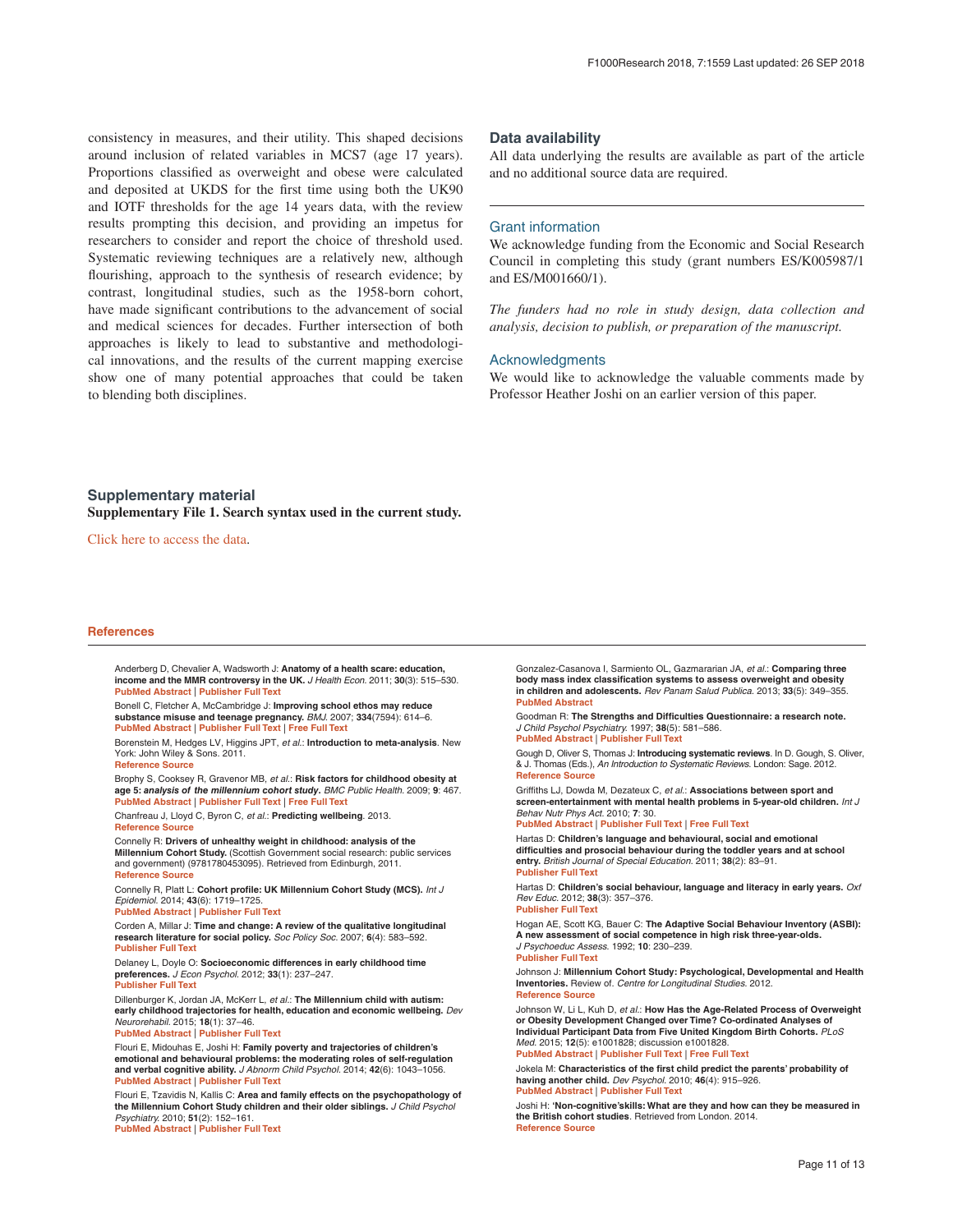<span id="page-11-0"></span>Joshi H, Fitzsimons E: **The Millennium Cohort Study: the making of a multipurpose resource for social science and policy.** *Longit Life Course Stud.* 2016; **7**(4): 409–430.

**[Publisher Full Text](http://dx.doi.org/10.14301/llcs.v7i4.410)**

Joshi H, Nasim B, Goodman A: **The Measurement of Social and Emotional Skills and their Association with Academic Attainment in British Cohort Studies**. *Non-cognitive Skills and Factors in Educational Attainment.* Springer. 2016; 239–264. **[Publisher Full Text](http://dx.doi.org/10.1007/978-94-6300-591-3_11)**

Kelly Y, Becares L, Nazroo J: **Associations between maternal experiences of racism and early child health and development: findings from the UK Millennium Cohort Study.** *J Epidemiol Community Health.* 2013; **67**(1): 35–41. **[PubMed Abstract](http://www.ncbi.nlm.nih.gov/pubmed/22760222)** | **[Publisher Full Text](http://dx.doi.org/10.1136/jech-2011-200814)**

Kelly Y, Iacovou M, Quigley MA, *et al.*: **Light drinking versus abstinence in pregnancy - behavioural and cognitive outcomes in 7-year-old children: a longitudinal cohort study.** *BJOG.* 2013; **120**(11): 1340–1347. **[PubMed Abstract](http://www.ncbi.nlm.nih.gov/pubmed/23590126)** | **[Publisher Full Text](http://dx.doi.org/10.1111/1471-0528.12246)** | **[Free Full Text](http://www.ncbi.nlm.nih.gov/pmc/articles/4296342)**

Kneale D, Patalay P, Khatwa M, *et al.*: **Piloting and producing a map of Millennium Cohort Study Data usage: Where are data underutilised and where is granularity lost?** Retrieved from London. 2016. **[Reference Source](https://eppi.ioe.ac.uk/CMS/Portals/0/PDF reviews and summaries/MCS map 2016 Kneale.pdf)**

Krosnick JA: **Survey research.** *Annu Rev Psychol.* 1999; **50**(1): 537–567. **[PubMed Abstract](http://www.ncbi.nlm.nih.gov/pubmed/15012463)** | **[Publisher Full Text](http://dx.doi.org/10.1146/annurev.psych.50.1.537)**

Midouhas E, Yogaratnam A, Flouri E, *et al.*: **Psychopathology trajectories of children with autism spectrum disorder: the role of family poverty and parenting.** *J Am Acad Child Adolesc Psychiatry.* 2013; **52**(10): 1057–1065.e1. **[PubMed Abstract](http://www.ncbi.nlm.nih.gov/pubmed/24074472)** | **[Publisher Full Text](http://dx.doi.org/10.1016/j.jaac.2013.07.011)**

National Obesity Observatory: **A simple guide to classifying body mass index in children**. Retrieved from London. 2011. **[Reference Source](https://www.researchgate.net/profile/Nabeel_Almotairy/post/How_to_categorize_childrens_growth_status_without_x-rays_in_dentistry/attachment/59d6390479197b80779963ca/AS:400034026803200@1472386952459/download/Classifying_BMI_in_children.pdf)**

NHS Choices: **Why 5 A DAY?** 2015. **Reference Sourc** 

Parkes A, Sweeting H, Wight D, *et al.*: **Do television and electronic games predict children's psychosocial adjustment? Longitudinal research using the UK Millennium Cohort Study.** *Arch Dis Child.* 2013; **98**(5): 341–348. **[PubMed Abstract](http://www.ncbi.nlm.nih.gov/pubmed/23529828)** | **[Publisher Full Text](http://dx.doi.org/10.1136/archdischild-2011-301508)** | **[Free Full Text](http://www.ncbi.nlm.nih.gov/pmc/articles/3625829)**

Pearce A, Elliman D, Law C, *et al.*: **Does primary immunisation status predict MMR uptake?** *Arch Dis Child.* 2009; **94**(1): 49–51. **[PubMed Abstract](http://www.ncbi.nlm.nih.gov/pubmed/18463124)** | **[Publisher Full Text](http://dx.doi.org/10.1136/adc.2007.132647)**

Power C, Elliott J: **Cohort profile: 1958 British birth cohort (National Child Development Study).** *Int J Epidemiol.* 2006; **35**(1): 34–41. **[PubMed Abstract](http://www.ncbi.nlm.nih.gov/pubmed/16155052)** | **[Publisher Full Text](http://dx.doi.org/10.1093/ije/dyi183)**

Presser S, Couper MP, Lessler JT, *et al.*: **Methods for testing and evaluating survey questions.** *Public Opin Q.* 2004; **68**(1): 109–130. **[Publisher Full Text](http://dx.doi.org/10.1093/poq/nfh008)**

Pronzato C, Arnstein A: **Marital breakup and children's behavioural responses**. *IDEAS Working Paper Series from RePEc.* Turin: University of Turin. 2013. **[Reference Source](https://ideas.repec.org/p/uto/dipeco/201339.html)**

Sammons P, Sylva K, Melhuish E, *et al.*: **Measuring the impact of pre-school on children's social/behavioural development over the pre-school period**. Institute of Education. 2003.

#### **[Reference Source](https://www.researchconnections.org/childcare/resources/8723)**

Schoon I, Bynner J: **Risk and resilience in the life course: implications for interventions and social policies.** *J Youth Stud.* 2003; **6**(1): 21–31. **[Publisher Full Text](http://dx.doi.org/10.1080/1367626032000068145)**

Sullivan A, Joshi H: **Child Health**. In K Hansen & H Joshi (Eds.), *Millennium Cohort Study Third Survey: a user's guide to initial findings.* London: Centre for Longitudinal Studies, Institute of Education, University of London. 2008. **[Reference Source](http://discovery.ucl.ac.uk/10005931/1/MCS_3_Descriptive_Report_Oct_2008.pdf)**

Thomas J, Brunton J, Graziosi S: **EPPI-Reviewer 4.0: software for research synthesis**. Retrieved from London. 2010.

Twamley K, Brunton G, Sutcliffe K, *et al.*: **Fathers' involvement and the impact on family mental health: evidence from Millennium Cohort Study analyses.** *Community, Work & Family.* 2013; **16**(2): 212–224.

#### **[Publisher Full Text](http://dx.doi.org/10.1080/13668803.2012.755022)**

Warden D, Cheyne B, Christie D, *et al.*: **Assessing Children's Perceptions of Prosocial and Antisocial Peer Behaviour.** *Educational Psychology.* 2003; **23**(5): 547–567.

#### **[Publisher Full Text](http://dx.doi.org/10.1080/0144341032000123796)**

Zilanawala A, Sacker A, Nazroo J, *et al.*: **Ethnic differences in children's socioemotional difficulties: Findings from the Millennium Cohort Study.** *Soc Sci Med.* 2015; **134**: 95–106.

**[PubMed Abstract](http://www.ncbi.nlm.nih.gov/pubmed/25931288)** | **[Publisher Full Text](http://dx.doi.org/10.1016/j.socscimed.2015.04.012)**